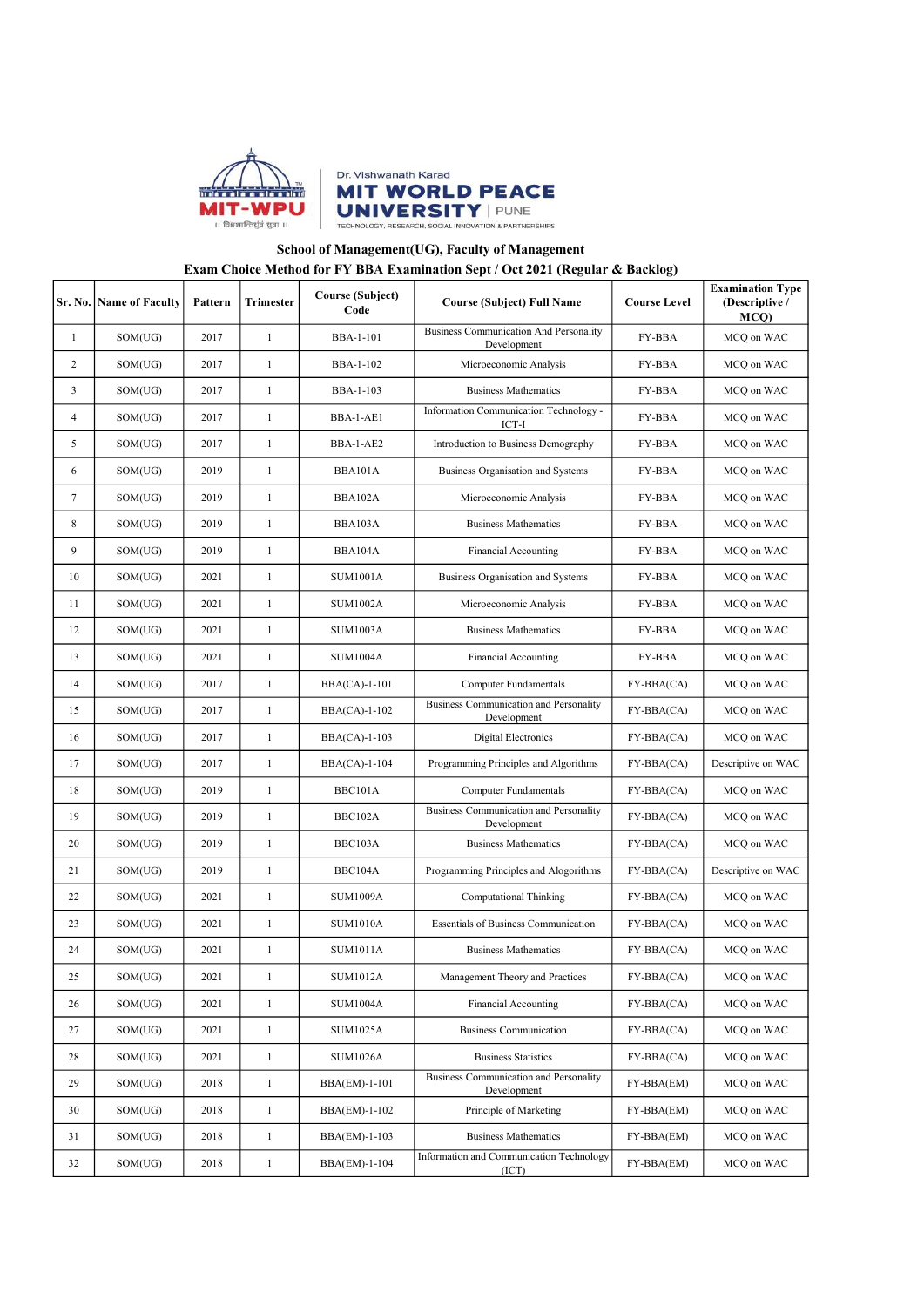| 2018<br>$\mathbf{1}$<br>33<br>SOM(UG)<br>BBA(EM)-1-105<br>FY-BBA(EM)<br>Introduction to Event Management<br>Business Communication and Personality<br>34<br>SOM(UG)<br>2019<br>$\mathbf{1}$<br>BEM101A<br>FY-BBA(EM)<br>Development<br>$\mathbf{1}$<br>35<br>2019<br>BEM102A<br>Financial Accounting<br>SOM(UG)<br>FY-BBA(EM)<br>36<br>2019<br>$\mathbf{1}$<br>BEM103A<br><b>Business Mathematics</b><br>SOM(UG)<br>FY-BBA(EM)<br>37<br>2019<br>$\mathbf{1}$<br>BEM104A<br>FY-BBA(EM)<br>SOM(UG)<br><b>Information Communication Technology</b><br>$\mathbf{1}$<br>38<br>2019<br>BEM105A<br>SOM(UG)<br>Introduction to Event Management<br>FY-BBA(EM)<br>Business Communication and Personality<br>39<br>$\mathbf{1}$<br>2021<br><b>SUM1014A</b><br>SOM(UG)<br>FY-BBA(EM)<br>Development<br>$\mathbf{1}$<br>40<br>2021<br><b>SUM1027A</b><br>Financial Accounting<br>SOM(UG)<br>FY-BBA(EM)<br>41<br>2021<br>$\mathbf{1}$<br><b>SUM1028A</b><br><b>Business Mathematics</b><br>FY-BBA(EM)<br>SOM(UG)<br>2021<br>$\mathbf{1}$<br>42<br><b>SUM1013A</b><br>IT Fundamentals<br>FY-BBA(EM)<br>SOM(UG)<br>43<br>SOM(UG)<br>2021<br>$\mathbf{1}$<br><b>SUM1015A</b><br>Fundamentals of Marketing<br>FY-BBA(EM)<br>44<br>2021<br>$\mathbf{1}$<br><b>SUM1024A</b><br>Basics of HRM<br>SOM(UG)<br>FY-BBA(EM)<br>$\mathbf{1}$<br>45<br>SOM(UG)<br>2019<br><b>BGB101A</b><br>Principles & Practices of Management<br>FY-BBA(GeB)<br>$\mathbf{1}$<br>46<br>2019<br>BGB102A / BGB102B<br>SOM(UG)<br>Mathematics / Business Mathematics<br>FY-BBA(GeB)<br>$\mathbf{1}$<br>47<br>2019<br>BGB103A<br>SOM(UG)<br><b>Computer Fundamentals</b><br>FY-BBA(GeB)<br>48<br>$\mathbf{1}$<br>SOM(UG)<br>2021<br><b>SUM1009A</b><br><b>Computational Thinking</b><br>FY-BBA(GeB)<br>$\mathbf{1}$<br>49<br>2021<br><b>SUM1010A</b><br><b>Essentials of Business Communication</b><br>SOM(UG)<br>FY-BBA(GeB)<br>50<br>2021<br>$\mathbf{1}$<br><b>SUM1011A</b><br><b>Business Mathematics</b><br>SOM(UG)<br>FY-BBA(GeB)<br>$\mathbf{1}$<br>51<br>2021<br><b>SUM1012A</b><br>SOM(UG)<br>Management Theory and Practices<br>FY-BBA(GeB)<br>$\mathbf{1}$<br>52<br>SOM(UG)<br>2017<br>BBA (IB)-1-101<br>Micro Economic Analysis<br>FY-BBA(IB)<br>$\mathbf{1}$<br>53<br>2017<br>SOM(UG)<br>BBA (IB)-1-102<br><b>Financial Accounting</b><br>FY-BBA(IB)<br>$\mathbf{1}$<br>54<br>2017<br>BBA (IB)-1-103<br>Commercial Geography-India<br>FY-BBA(IB)<br>SOM(UG)<br><b>Business Communication And Personality</b><br>55<br>2017<br>$\mathbf{1}$<br>$BBA(IB)-1-E1$<br>FY-BBA(IB)<br>SOM(UG)<br>Development<br>2017<br>$\mathbf{1}$<br>English-I<br>56<br>SOM(UG)<br>$BBA(IB)-1-E2$<br>FY-BBA(IB)<br>57<br>2019/2021<br>$\mathbf{1}$<br>BIB101A/SUM1002A<br>Micro Economic Analysis/ Micro Economics<br>SOM(UG)<br>$FY-BBA(IB)$<br>$\mathbf{1}$<br>58<br>SOM(UG)<br>2019/2021<br>BIB102A/SUM1005A<br>Financial Accounting<br>FY-BBA(IB)<br>2019/2021<br>59<br>SOM(UG)<br>$\mathbf{1}$<br>BIB103A/SUM1006A<br>FY-BBA(IB)<br>Commercial Geography<br>2019/2021<br>$\mathbf{1}$<br>60<br>SOM(UG)<br>BIB104A/SUM1007A<br><b>Business English</b><br>FY-BBA(IB)<br>$\mathbf{1}$<br>61<br>2019/2021<br>BIB105A/SUM1008A<br>Computer Fundamentals-I<br>FY-BBA(IB)<br>SOM(UG)<br>$\mathbf{1}$<br>62<br>2021<br><b>SUM1012A</b><br>Management Theory & Practices(MTP)<br>FY-BBA BA<br>SOM(UG)<br>63<br>SOM(UG)<br>2021<br>$\mathbf{1}$<br><b>SUM1004A</b><br>Financial Accounting<br>FY-BBA BA<br>64<br>2021<br>$\mathbf{1}$<br><b>SUM1025A</b><br><b>Business Communication</b><br>FY-BBA BA<br>SOM(UG)<br>$\mathbf{1}$<br><b>SUM1026A</b><br><b>Business Statistics</b><br>FY-BBA BA<br>65<br>SOM(UG)<br>2021<br>66<br>2021<br>$\mathbf{1}$<br><b>SUM1016A</b><br>Principles of Business Management<br>FY-BBA BFI<br>SOM(UG)<br>$\mathbf{1}$<br>2021<br><b>SUM1005A</b><br>Financial Accounting<br>67<br>SOM(UG)<br>FY-BBA BFI<br>68<br>2021<br>$\mathbf{1}$<br><b>SUM1017A</b><br><b>Business Communication</b><br>FY-BBA BFI<br>SOM(UG)<br>$\mathbf{1}$<br><b>SUM1018A</b><br>69<br>2021<br>Marketing Management<br>FY-BBA BFI<br>SOM(UG)<br>70<br>SOM(UG)<br>2021<br>$\mathbf{1}$<br><b>SUM1022A</b><br>Principles & Practices of Management<br>FY-BBA FBEM |  |  |  |            |
|------------------------------------------------------------------------------------------------------------------------------------------------------------------------------------------------------------------------------------------------------------------------------------------------------------------------------------------------------------------------------------------------------------------------------------------------------------------------------------------------------------------------------------------------------------------------------------------------------------------------------------------------------------------------------------------------------------------------------------------------------------------------------------------------------------------------------------------------------------------------------------------------------------------------------------------------------------------------------------------------------------------------------------------------------------------------------------------------------------------------------------------------------------------------------------------------------------------------------------------------------------------------------------------------------------------------------------------------------------------------------------------------------------------------------------------------------------------------------------------------------------------------------------------------------------------------------------------------------------------------------------------------------------------------------------------------------------------------------------------------------------------------------------------------------------------------------------------------------------------------------------------------------------------------------------------------------------------------------------------------------------------------------------------------------------------------------------------------------------------------------------------------------------------------------------------------------------------------------------------------------------------------------------------------------------------------------------------------------------------------------------------------------------------------------------------------------------------------------------------------------------------------------------------------------------------------------------------------------------------------------------------------------------------------------------------------------------------------------------------------------------------------------------------------------------------------------------------------------------------------------------------------------------------------------------------------------------------------------------------------------------------------------------------------------------------------------------------------------------------------------------------------------------------------------------------------------------------------------------------------------------------------------------------------------------------------------------------------------------------------------------------------------------------------------------------------------------------------------------------------------------------------------------------------------------------------------------------------------------------------------------------------------------------------------------------------------------------------------------------------------------------------------------------------------------------------------------------------------------------------------------------------------------------------------------------------------------------------------------------------------------------------------------------------------------------------------------------------------------------------------------------------------------------------------------------------------------------|--|--|--|------------|
|                                                                                                                                                                                                                                                                                                                                                                                                                                                                                                                                                                                                                                                                                                                                                                                                                                                                                                                                                                                                                                                                                                                                                                                                                                                                                                                                                                                                                                                                                                                                                                                                                                                                                                                                                                                                                                                                                                                                                                                                                                                                                                                                                                                                                                                                                                                                                                                                                                                                                                                                                                                                                                                                                                                                                                                                                                                                                                                                                                                                                                                                                                                                                                                                                                                                                                                                                                                                                                                                                                                                                                                                                                                                                                                                                                                                                                                                                                                                                                                                                                                                                                                                                                                                                  |  |  |  | MCQ on WAC |
|                                                                                                                                                                                                                                                                                                                                                                                                                                                                                                                                                                                                                                                                                                                                                                                                                                                                                                                                                                                                                                                                                                                                                                                                                                                                                                                                                                                                                                                                                                                                                                                                                                                                                                                                                                                                                                                                                                                                                                                                                                                                                                                                                                                                                                                                                                                                                                                                                                                                                                                                                                                                                                                                                                                                                                                                                                                                                                                                                                                                                                                                                                                                                                                                                                                                                                                                                                                                                                                                                                                                                                                                                                                                                                                                                                                                                                                                                                                                                                                                                                                                                                                                                                                                                  |  |  |  | MCQ on WAC |
|                                                                                                                                                                                                                                                                                                                                                                                                                                                                                                                                                                                                                                                                                                                                                                                                                                                                                                                                                                                                                                                                                                                                                                                                                                                                                                                                                                                                                                                                                                                                                                                                                                                                                                                                                                                                                                                                                                                                                                                                                                                                                                                                                                                                                                                                                                                                                                                                                                                                                                                                                                                                                                                                                                                                                                                                                                                                                                                                                                                                                                                                                                                                                                                                                                                                                                                                                                                                                                                                                                                                                                                                                                                                                                                                                                                                                                                                                                                                                                                                                                                                                                                                                                                                                  |  |  |  | MCQ on WAC |
|                                                                                                                                                                                                                                                                                                                                                                                                                                                                                                                                                                                                                                                                                                                                                                                                                                                                                                                                                                                                                                                                                                                                                                                                                                                                                                                                                                                                                                                                                                                                                                                                                                                                                                                                                                                                                                                                                                                                                                                                                                                                                                                                                                                                                                                                                                                                                                                                                                                                                                                                                                                                                                                                                                                                                                                                                                                                                                                                                                                                                                                                                                                                                                                                                                                                                                                                                                                                                                                                                                                                                                                                                                                                                                                                                                                                                                                                                                                                                                                                                                                                                                                                                                                                                  |  |  |  | MCQ on WAC |
|                                                                                                                                                                                                                                                                                                                                                                                                                                                                                                                                                                                                                                                                                                                                                                                                                                                                                                                                                                                                                                                                                                                                                                                                                                                                                                                                                                                                                                                                                                                                                                                                                                                                                                                                                                                                                                                                                                                                                                                                                                                                                                                                                                                                                                                                                                                                                                                                                                                                                                                                                                                                                                                                                                                                                                                                                                                                                                                                                                                                                                                                                                                                                                                                                                                                                                                                                                                                                                                                                                                                                                                                                                                                                                                                                                                                                                                                                                                                                                                                                                                                                                                                                                                                                  |  |  |  | MCQ on WAC |
|                                                                                                                                                                                                                                                                                                                                                                                                                                                                                                                                                                                                                                                                                                                                                                                                                                                                                                                                                                                                                                                                                                                                                                                                                                                                                                                                                                                                                                                                                                                                                                                                                                                                                                                                                                                                                                                                                                                                                                                                                                                                                                                                                                                                                                                                                                                                                                                                                                                                                                                                                                                                                                                                                                                                                                                                                                                                                                                                                                                                                                                                                                                                                                                                                                                                                                                                                                                                                                                                                                                                                                                                                                                                                                                                                                                                                                                                                                                                                                                                                                                                                                                                                                                                                  |  |  |  | MCQ on WAC |
|                                                                                                                                                                                                                                                                                                                                                                                                                                                                                                                                                                                                                                                                                                                                                                                                                                                                                                                                                                                                                                                                                                                                                                                                                                                                                                                                                                                                                                                                                                                                                                                                                                                                                                                                                                                                                                                                                                                                                                                                                                                                                                                                                                                                                                                                                                                                                                                                                                                                                                                                                                                                                                                                                                                                                                                                                                                                                                                                                                                                                                                                                                                                                                                                                                                                                                                                                                                                                                                                                                                                                                                                                                                                                                                                                                                                                                                                                                                                                                                                                                                                                                                                                                                                                  |  |  |  | MCQ on WAC |
|                                                                                                                                                                                                                                                                                                                                                                                                                                                                                                                                                                                                                                                                                                                                                                                                                                                                                                                                                                                                                                                                                                                                                                                                                                                                                                                                                                                                                                                                                                                                                                                                                                                                                                                                                                                                                                                                                                                                                                                                                                                                                                                                                                                                                                                                                                                                                                                                                                                                                                                                                                                                                                                                                                                                                                                                                                                                                                                                                                                                                                                                                                                                                                                                                                                                                                                                                                                                                                                                                                                                                                                                                                                                                                                                                                                                                                                                                                                                                                                                                                                                                                                                                                                                                  |  |  |  | MCQ on WAC |
|                                                                                                                                                                                                                                                                                                                                                                                                                                                                                                                                                                                                                                                                                                                                                                                                                                                                                                                                                                                                                                                                                                                                                                                                                                                                                                                                                                                                                                                                                                                                                                                                                                                                                                                                                                                                                                                                                                                                                                                                                                                                                                                                                                                                                                                                                                                                                                                                                                                                                                                                                                                                                                                                                                                                                                                                                                                                                                                                                                                                                                                                                                                                                                                                                                                                                                                                                                                                                                                                                                                                                                                                                                                                                                                                                                                                                                                                                                                                                                                                                                                                                                                                                                                                                  |  |  |  | MCQ on WAC |
|                                                                                                                                                                                                                                                                                                                                                                                                                                                                                                                                                                                                                                                                                                                                                                                                                                                                                                                                                                                                                                                                                                                                                                                                                                                                                                                                                                                                                                                                                                                                                                                                                                                                                                                                                                                                                                                                                                                                                                                                                                                                                                                                                                                                                                                                                                                                                                                                                                                                                                                                                                                                                                                                                                                                                                                                                                                                                                                                                                                                                                                                                                                                                                                                                                                                                                                                                                                                                                                                                                                                                                                                                                                                                                                                                                                                                                                                                                                                                                                                                                                                                                                                                                                                                  |  |  |  | MCQ on WAC |
|                                                                                                                                                                                                                                                                                                                                                                                                                                                                                                                                                                                                                                                                                                                                                                                                                                                                                                                                                                                                                                                                                                                                                                                                                                                                                                                                                                                                                                                                                                                                                                                                                                                                                                                                                                                                                                                                                                                                                                                                                                                                                                                                                                                                                                                                                                                                                                                                                                                                                                                                                                                                                                                                                                                                                                                                                                                                                                                                                                                                                                                                                                                                                                                                                                                                                                                                                                                                                                                                                                                                                                                                                                                                                                                                                                                                                                                                                                                                                                                                                                                                                                                                                                                                                  |  |  |  | MCQ on WAC |
|                                                                                                                                                                                                                                                                                                                                                                                                                                                                                                                                                                                                                                                                                                                                                                                                                                                                                                                                                                                                                                                                                                                                                                                                                                                                                                                                                                                                                                                                                                                                                                                                                                                                                                                                                                                                                                                                                                                                                                                                                                                                                                                                                                                                                                                                                                                                                                                                                                                                                                                                                                                                                                                                                                                                                                                                                                                                                                                                                                                                                                                                                                                                                                                                                                                                                                                                                                                                                                                                                                                                                                                                                                                                                                                                                                                                                                                                                                                                                                                                                                                                                                                                                                                                                  |  |  |  | MCQ on WAC |
|                                                                                                                                                                                                                                                                                                                                                                                                                                                                                                                                                                                                                                                                                                                                                                                                                                                                                                                                                                                                                                                                                                                                                                                                                                                                                                                                                                                                                                                                                                                                                                                                                                                                                                                                                                                                                                                                                                                                                                                                                                                                                                                                                                                                                                                                                                                                                                                                                                                                                                                                                                                                                                                                                                                                                                                                                                                                                                                                                                                                                                                                                                                                                                                                                                                                                                                                                                                                                                                                                                                                                                                                                                                                                                                                                                                                                                                                                                                                                                                                                                                                                                                                                                                                                  |  |  |  | MCQ on WAC |
|                                                                                                                                                                                                                                                                                                                                                                                                                                                                                                                                                                                                                                                                                                                                                                                                                                                                                                                                                                                                                                                                                                                                                                                                                                                                                                                                                                                                                                                                                                                                                                                                                                                                                                                                                                                                                                                                                                                                                                                                                                                                                                                                                                                                                                                                                                                                                                                                                                                                                                                                                                                                                                                                                                                                                                                                                                                                                                                                                                                                                                                                                                                                                                                                                                                                                                                                                                                                                                                                                                                                                                                                                                                                                                                                                                                                                                                                                                                                                                                                                                                                                                                                                                                                                  |  |  |  | MCQ on WAC |
|                                                                                                                                                                                                                                                                                                                                                                                                                                                                                                                                                                                                                                                                                                                                                                                                                                                                                                                                                                                                                                                                                                                                                                                                                                                                                                                                                                                                                                                                                                                                                                                                                                                                                                                                                                                                                                                                                                                                                                                                                                                                                                                                                                                                                                                                                                                                                                                                                                                                                                                                                                                                                                                                                                                                                                                                                                                                                                                                                                                                                                                                                                                                                                                                                                                                                                                                                                                                                                                                                                                                                                                                                                                                                                                                                                                                                                                                                                                                                                                                                                                                                                                                                                                                                  |  |  |  | MCQ on WAC |
|                                                                                                                                                                                                                                                                                                                                                                                                                                                                                                                                                                                                                                                                                                                                                                                                                                                                                                                                                                                                                                                                                                                                                                                                                                                                                                                                                                                                                                                                                                                                                                                                                                                                                                                                                                                                                                                                                                                                                                                                                                                                                                                                                                                                                                                                                                                                                                                                                                                                                                                                                                                                                                                                                                                                                                                                                                                                                                                                                                                                                                                                                                                                                                                                                                                                                                                                                                                                                                                                                                                                                                                                                                                                                                                                                                                                                                                                                                                                                                                                                                                                                                                                                                                                                  |  |  |  | MCQ on WAC |
|                                                                                                                                                                                                                                                                                                                                                                                                                                                                                                                                                                                                                                                                                                                                                                                                                                                                                                                                                                                                                                                                                                                                                                                                                                                                                                                                                                                                                                                                                                                                                                                                                                                                                                                                                                                                                                                                                                                                                                                                                                                                                                                                                                                                                                                                                                                                                                                                                                                                                                                                                                                                                                                                                                                                                                                                                                                                                                                                                                                                                                                                                                                                                                                                                                                                                                                                                                                                                                                                                                                                                                                                                                                                                                                                                                                                                                                                                                                                                                                                                                                                                                                                                                                                                  |  |  |  | MCQ on WAC |
|                                                                                                                                                                                                                                                                                                                                                                                                                                                                                                                                                                                                                                                                                                                                                                                                                                                                                                                                                                                                                                                                                                                                                                                                                                                                                                                                                                                                                                                                                                                                                                                                                                                                                                                                                                                                                                                                                                                                                                                                                                                                                                                                                                                                                                                                                                                                                                                                                                                                                                                                                                                                                                                                                                                                                                                                                                                                                                                                                                                                                                                                                                                                                                                                                                                                                                                                                                                                                                                                                                                                                                                                                                                                                                                                                                                                                                                                                                                                                                                                                                                                                                                                                                                                                  |  |  |  | MCQ on WAC |
|                                                                                                                                                                                                                                                                                                                                                                                                                                                                                                                                                                                                                                                                                                                                                                                                                                                                                                                                                                                                                                                                                                                                                                                                                                                                                                                                                                                                                                                                                                                                                                                                                                                                                                                                                                                                                                                                                                                                                                                                                                                                                                                                                                                                                                                                                                                                                                                                                                                                                                                                                                                                                                                                                                                                                                                                                                                                                                                                                                                                                                                                                                                                                                                                                                                                                                                                                                                                                                                                                                                                                                                                                                                                                                                                                                                                                                                                                                                                                                                                                                                                                                                                                                                                                  |  |  |  | MCQ on WAC |
|                                                                                                                                                                                                                                                                                                                                                                                                                                                                                                                                                                                                                                                                                                                                                                                                                                                                                                                                                                                                                                                                                                                                                                                                                                                                                                                                                                                                                                                                                                                                                                                                                                                                                                                                                                                                                                                                                                                                                                                                                                                                                                                                                                                                                                                                                                                                                                                                                                                                                                                                                                                                                                                                                                                                                                                                                                                                                                                                                                                                                                                                                                                                                                                                                                                                                                                                                                                                                                                                                                                                                                                                                                                                                                                                                                                                                                                                                                                                                                                                                                                                                                                                                                                                                  |  |  |  | MCQ on WAC |
|                                                                                                                                                                                                                                                                                                                                                                                                                                                                                                                                                                                                                                                                                                                                                                                                                                                                                                                                                                                                                                                                                                                                                                                                                                                                                                                                                                                                                                                                                                                                                                                                                                                                                                                                                                                                                                                                                                                                                                                                                                                                                                                                                                                                                                                                                                                                                                                                                                                                                                                                                                                                                                                                                                                                                                                                                                                                                                                                                                                                                                                                                                                                                                                                                                                                                                                                                                                                                                                                                                                                                                                                                                                                                                                                                                                                                                                                                                                                                                                                                                                                                                                                                                                                                  |  |  |  | MCQ on WAC |
|                                                                                                                                                                                                                                                                                                                                                                                                                                                                                                                                                                                                                                                                                                                                                                                                                                                                                                                                                                                                                                                                                                                                                                                                                                                                                                                                                                                                                                                                                                                                                                                                                                                                                                                                                                                                                                                                                                                                                                                                                                                                                                                                                                                                                                                                                                                                                                                                                                                                                                                                                                                                                                                                                                                                                                                                                                                                                                                                                                                                                                                                                                                                                                                                                                                                                                                                                                                                                                                                                                                                                                                                                                                                                                                                                                                                                                                                                                                                                                                                                                                                                                                                                                                                                  |  |  |  | MCQ on WAC |
|                                                                                                                                                                                                                                                                                                                                                                                                                                                                                                                                                                                                                                                                                                                                                                                                                                                                                                                                                                                                                                                                                                                                                                                                                                                                                                                                                                                                                                                                                                                                                                                                                                                                                                                                                                                                                                                                                                                                                                                                                                                                                                                                                                                                                                                                                                                                                                                                                                                                                                                                                                                                                                                                                                                                                                                                                                                                                                                                                                                                                                                                                                                                                                                                                                                                                                                                                                                                                                                                                                                                                                                                                                                                                                                                                                                                                                                                                                                                                                                                                                                                                                                                                                                                                  |  |  |  | MCQ on WAC |
|                                                                                                                                                                                                                                                                                                                                                                                                                                                                                                                                                                                                                                                                                                                                                                                                                                                                                                                                                                                                                                                                                                                                                                                                                                                                                                                                                                                                                                                                                                                                                                                                                                                                                                                                                                                                                                                                                                                                                                                                                                                                                                                                                                                                                                                                                                                                                                                                                                                                                                                                                                                                                                                                                                                                                                                                                                                                                                                                                                                                                                                                                                                                                                                                                                                                                                                                                                                                                                                                                                                                                                                                                                                                                                                                                                                                                                                                                                                                                                                                                                                                                                                                                                                                                  |  |  |  | MCQ on WAC |
|                                                                                                                                                                                                                                                                                                                                                                                                                                                                                                                                                                                                                                                                                                                                                                                                                                                                                                                                                                                                                                                                                                                                                                                                                                                                                                                                                                                                                                                                                                                                                                                                                                                                                                                                                                                                                                                                                                                                                                                                                                                                                                                                                                                                                                                                                                                                                                                                                                                                                                                                                                                                                                                                                                                                                                                                                                                                                                                                                                                                                                                                                                                                                                                                                                                                                                                                                                                                                                                                                                                                                                                                                                                                                                                                                                                                                                                                                                                                                                                                                                                                                                                                                                                                                  |  |  |  | MCQ on WAC |
|                                                                                                                                                                                                                                                                                                                                                                                                                                                                                                                                                                                                                                                                                                                                                                                                                                                                                                                                                                                                                                                                                                                                                                                                                                                                                                                                                                                                                                                                                                                                                                                                                                                                                                                                                                                                                                                                                                                                                                                                                                                                                                                                                                                                                                                                                                                                                                                                                                                                                                                                                                                                                                                                                                                                                                                                                                                                                                                                                                                                                                                                                                                                                                                                                                                                                                                                                                                                                                                                                                                                                                                                                                                                                                                                                                                                                                                                                                                                                                                                                                                                                                                                                                                                                  |  |  |  | MCQ on WAC |
|                                                                                                                                                                                                                                                                                                                                                                                                                                                                                                                                                                                                                                                                                                                                                                                                                                                                                                                                                                                                                                                                                                                                                                                                                                                                                                                                                                                                                                                                                                                                                                                                                                                                                                                                                                                                                                                                                                                                                                                                                                                                                                                                                                                                                                                                                                                                                                                                                                                                                                                                                                                                                                                                                                                                                                                                                                                                                                                                                                                                                                                                                                                                                                                                                                                                                                                                                                                                                                                                                                                                                                                                                                                                                                                                                                                                                                                                                                                                                                                                                                                                                                                                                                                                                  |  |  |  | MCQ on WAC |
|                                                                                                                                                                                                                                                                                                                                                                                                                                                                                                                                                                                                                                                                                                                                                                                                                                                                                                                                                                                                                                                                                                                                                                                                                                                                                                                                                                                                                                                                                                                                                                                                                                                                                                                                                                                                                                                                                                                                                                                                                                                                                                                                                                                                                                                                                                                                                                                                                                                                                                                                                                                                                                                                                                                                                                                                                                                                                                                                                                                                                                                                                                                                                                                                                                                                                                                                                                                                                                                                                                                                                                                                                                                                                                                                                                                                                                                                                                                                                                                                                                                                                                                                                                                                                  |  |  |  | MCQ on WAC |
|                                                                                                                                                                                                                                                                                                                                                                                                                                                                                                                                                                                                                                                                                                                                                                                                                                                                                                                                                                                                                                                                                                                                                                                                                                                                                                                                                                                                                                                                                                                                                                                                                                                                                                                                                                                                                                                                                                                                                                                                                                                                                                                                                                                                                                                                                                                                                                                                                                                                                                                                                                                                                                                                                                                                                                                                                                                                                                                                                                                                                                                                                                                                                                                                                                                                                                                                                                                                                                                                                                                                                                                                                                                                                                                                                                                                                                                                                                                                                                                                                                                                                                                                                                                                                  |  |  |  | MCQ on WAC |
|                                                                                                                                                                                                                                                                                                                                                                                                                                                                                                                                                                                                                                                                                                                                                                                                                                                                                                                                                                                                                                                                                                                                                                                                                                                                                                                                                                                                                                                                                                                                                                                                                                                                                                                                                                                                                                                                                                                                                                                                                                                                                                                                                                                                                                                                                                                                                                                                                                                                                                                                                                                                                                                                                                                                                                                                                                                                                                                                                                                                                                                                                                                                                                                                                                                                                                                                                                                                                                                                                                                                                                                                                                                                                                                                                                                                                                                                                                                                                                                                                                                                                                                                                                                                                  |  |  |  | MCQ on WAC |
|                                                                                                                                                                                                                                                                                                                                                                                                                                                                                                                                                                                                                                                                                                                                                                                                                                                                                                                                                                                                                                                                                                                                                                                                                                                                                                                                                                                                                                                                                                                                                                                                                                                                                                                                                                                                                                                                                                                                                                                                                                                                                                                                                                                                                                                                                                                                                                                                                                                                                                                                                                                                                                                                                                                                                                                                                                                                                                                                                                                                                                                                                                                                                                                                                                                                                                                                                                                                                                                                                                                                                                                                                                                                                                                                                                                                                                                                                                                                                                                                                                                                                                                                                                                                                  |  |  |  | MCQ on WAC |
|                                                                                                                                                                                                                                                                                                                                                                                                                                                                                                                                                                                                                                                                                                                                                                                                                                                                                                                                                                                                                                                                                                                                                                                                                                                                                                                                                                                                                                                                                                                                                                                                                                                                                                                                                                                                                                                                                                                                                                                                                                                                                                                                                                                                                                                                                                                                                                                                                                                                                                                                                                                                                                                                                                                                                                                                                                                                                                                                                                                                                                                                                                                                                                                                                                                                                                                                                                                                                                                                                                                                                                                                                                                                                                                                                                                                                                                                                                                                                                                                                                                                                                                                                                                                                  |  |  |  | MCQ on WAC |
|                                                                                                                                                                                                                                                                                                                                                                                                                                                                                                                                                                                                                                                                                                                                                                                                                                                                                                                                                                                                                                                                                                                                                                                                                                                                                                                                                                                                                                                                                                                                                                                                                                                                                                                                                                                                                                                                                                                                                                                                                                                                                                                                                                                                                                                                                                                                                                                                                                                                                                                                                                                                                                                                                                                                                                                                                                                                                                                                                                                                                                                                                                                                                                                                                                                                                                                                                                                                                                                                                                                                                                                                                                                                                                                                                                                                                                                                                                                                                                                                                                                                                                                                                                                                                  |  |  |  | MCQ on WAC |
|                                                                                                                                                                                                                                                                                                                                                                                                                                                                                                                                                                                                                                                                                                                                                                                                                                                                                                                                                                                                                                                                                                                                                                                                                                                                                                                                                                                                                                                                                                                                                                                                                                                                                                                                                                                                                                                                                                                                                                                                                                                                                                                                                                                                                                                                                                                                                                                                                                                                                                                                                                                                                                                                                                                                                                                                                                                                                                                                                                                                                                                                                                                                                                                                                                                                                                                                                                                                                                                                                                                                                                                                                                                                                                                                                                                                                                                                                                                                                                                                                                                                                                                                                                                                                  |  |  |  | MCQ on WAC |
|                                                                                                                                                                                                                                                                                                                                                                                                                                                                                                                                                                                                                                                                                                                                                                                                                                                                                                                                                                                                                                                                                                                                                                                                                                                                                                                                                                                                                                                                                                                                                                                                                                                                                                                                                                                                                                                                                                                                                                                                                                                                                                                                                                                                                                                                                                                                                                                                                                                                                                                                                                                                                                                                                                                                                                                                                                                                                                                                                                                                                                                                                                                                                                                                                                                                                                                                                                                                                                                                                                                                                                                                                                                                                                                                                                                                                                                                                                                                                                                                                                                                                                                                                                                                                  |  |  |  | MCQ on WAC |
|                                                                                                                                                                                                                                                                                                                                                                                                                                                                                                                                                                                                                                                                                                                                                                                                                                                                                                                                                                                                                                                                                                                                                                                                                                                                                                                                                                                                                                                                                                                                                                                                                                                                                                                                                                                                                                                                                                                                                                                                                                                                                                                                                                                                                                                                                                                                                                                                                                                                                                                                                                                                                                                                                                                                                                                                                                                                                                                                                                                                                                                                                                                                                                                                                                                                                                                                                                                                                                                                                                                                                                                                                                                                                                                                                                                                                                                                                                                                                                                                                                                                                                                                                                                                                  |  |  |  | MCQ on WAC |
|                                                                                                                                                                                                                                                                                                                                                                                                                                                                                                                                                                                                                                                                                                                                                                                                                                                                                                                                                                                                                                                                                                                                                                                                                                                                                                                                                                                                                                                                                                                                                                                                                                                                                                                                                                                                                                                                                                                                                                                                                                                                                                                                                                                                                                                                                                                                                                                                                                                                                                                                                                                                                                                                                                                                                                                                                                                                                                                                                                                                                                                                                                                                                                                                                                                                                                                                                                                                                                                                                                                                                                                                                                                                                                                                                                                                                                                                                                                                                                                                                                                                                                                                                                                                                  |  |  |  | MCQ on WAC |
|                                                                                                                                                                                                                                                                                                                                                                                                                                                                                                                                                                                                                                                                                                                                                                                                                                                                                                                                                                                                                                                                                                                                                                                                                                                                                                                                                                                                                                                                                                                                                                                                                                                                                                                                                                                                                                                                                                                                                                                                                                                                                                                                                                                                                                                                                                                                                                                                                                                                                                                                                                                                                                                                                                                                                                                                                                                                                                                                                                                                                                                                                                                                                                                                                                                                                                                                                                                                                                                                                                                                                                                                                                                                                                                                                                                                                                                                                                                                                                                                                                                                                                                                                                                                                  |  |  |  | MCQ on WAC |